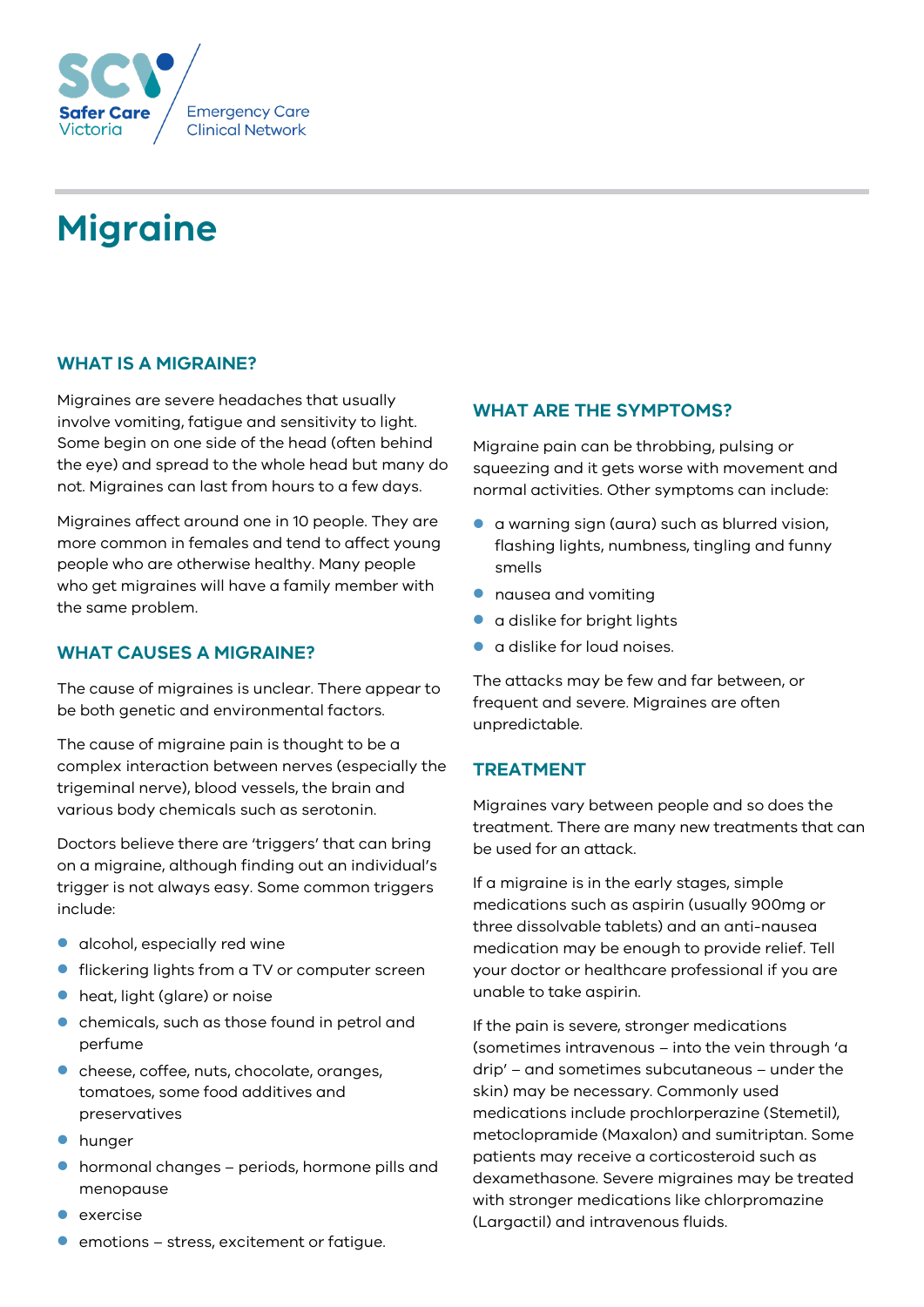Pethidine and other opioids (strong pain medications) are no longer used to treat migraines because more effective medications are now available.

Usually, no tests are needed unless the doctor feels they need to rule out another reason for your symptoms.

Sometimes a referral to see a neurologist (brain specialist) is required or suggested. Discuss this with your local doctor.

## **REBOUND**

Some people get good relief from treatment for a few hours but then experience a 'rebound' headache or a recurrence of the migraine a few hours later when the treatment wears off. This is less common with modern treatments. If this happens it is quite safe to treat it the same way you would treat any other migraine.

#### **HOME CARE**

Simple measures may help you deal with a migraine at home:

- Lie in a quiet, cool, dark room.
- **Place a cold flannel on your forehead or neck.**
- Do not drink coffee, tea or orange juice.
- Avoid moving around too much.
- **Try to relax through meditation or listening to** music.
- Do not read or watch television.
- Do not drive.
- **Some people find relief from 'sleeping off' an** attack.
- **Take medications as directed by your doctor.**

If you have another attack, take your anti-migraine medication or simple pain relief and lie down in a dark, quiet place. The earlier you start treatment the better. Take medication only as directed.

If your headache is severe, is not like the usual pattern, does not respond to the usual medication, or is associated with arm or leg weakness, speech difficulty, fever, drowsiness or confusion, you should seek urgent medical care.

#### **WHAT TO EXPECT**

For most people the pain stops and they feel well again fairly soon. You may be left with a 'hangover' that lasts several hours or days. This can leave you feeling weak and tired with a mild headache.

You may need to stay home from work or school.

If you have frequent attacks, there are daily treatments that can help. Ask your doctor about these. Migraines tend to get less frequent and less severe as you get older.

#### **PREVENTION**

- **•** Think about what may have caused the attack and avoid that 'trigger'. For example, avoid red wine if you suspect this is the cause.
- Ask your doctor about treatment options to prevent or reduce attacks.
- **Complementary treatments may help, although** research evidence is lacking. Examples include relaxation (yoga and meditation), acupuncture, aromatherapy, biofeedback and hypnotherapy.